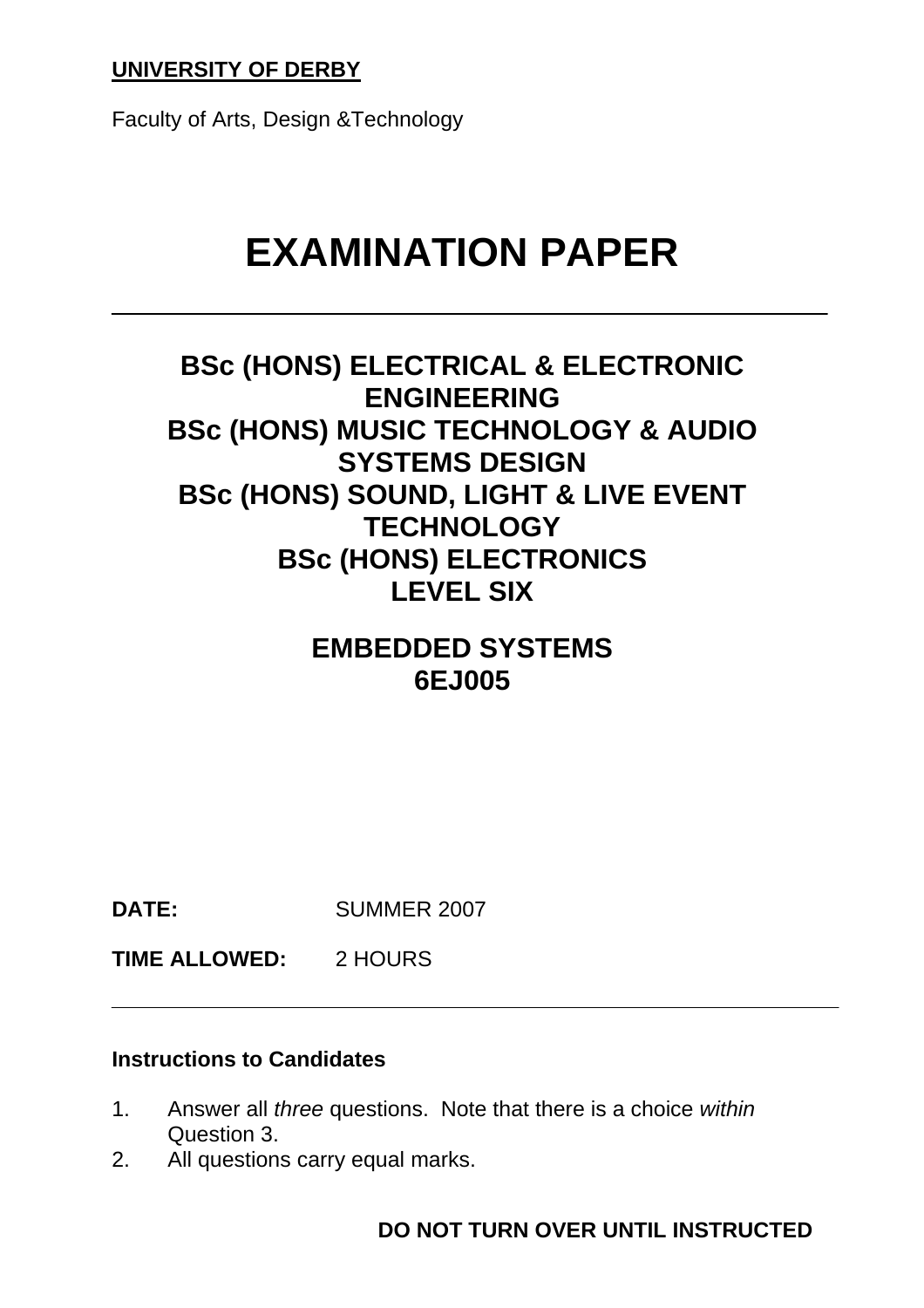#### **UNIVERSITY OF DERBY**

Faculty of Arts, Design &Technology **EXAMINATION PAPER BSc (HONS) ELECTRICAL & ELECTRONIC ENGINEERING BSc (HONS) MUSIC TECHNOLOGY & AUDIO SYSTEMS DESIGN BSc (HONS) SOUND, LIGHT & LIVE EVENT TECHNOLOGY BSc (HONS) ELECTRONICS LEVEL SIX EMBEDDED SYSTEMS 6EJ005** 

#### **Question 1**

A 16F873A microcontroller is to be used as the basis of a greenhouse climate controller. It has the following sensors, actuators, and interfaces:

#### **Sensors**

Temperature sensor: outputs a signal of  $100 \text{mV}$ <sup>o</sup>C.

Soil Moisture sensor: outputs a linear signal in the range OV (very dry) to 4.5V (saturated).

Light Sensor: outputs a linear signal whereby 0V is completely dark, 4V is bright sunlight.

Actuators (all activated by a logic signal) Water sprinkler, Heater, Artificial Light Source.

#### Interfaces

Light Emitting Diode, indicating control function is active,

A modular user interface with keypad and display, with  $I^2C$ interconnection.

In simple terms, the control system monitors light intensity and duration, soil moisture, and temperature, and activates the actuators as necessary. Operational settings can be varied by the user through the user interface. The system is to be powered by 5 AA alkaline cells, while actuators receive their power independently.

#### **Question 1 continued overleaf**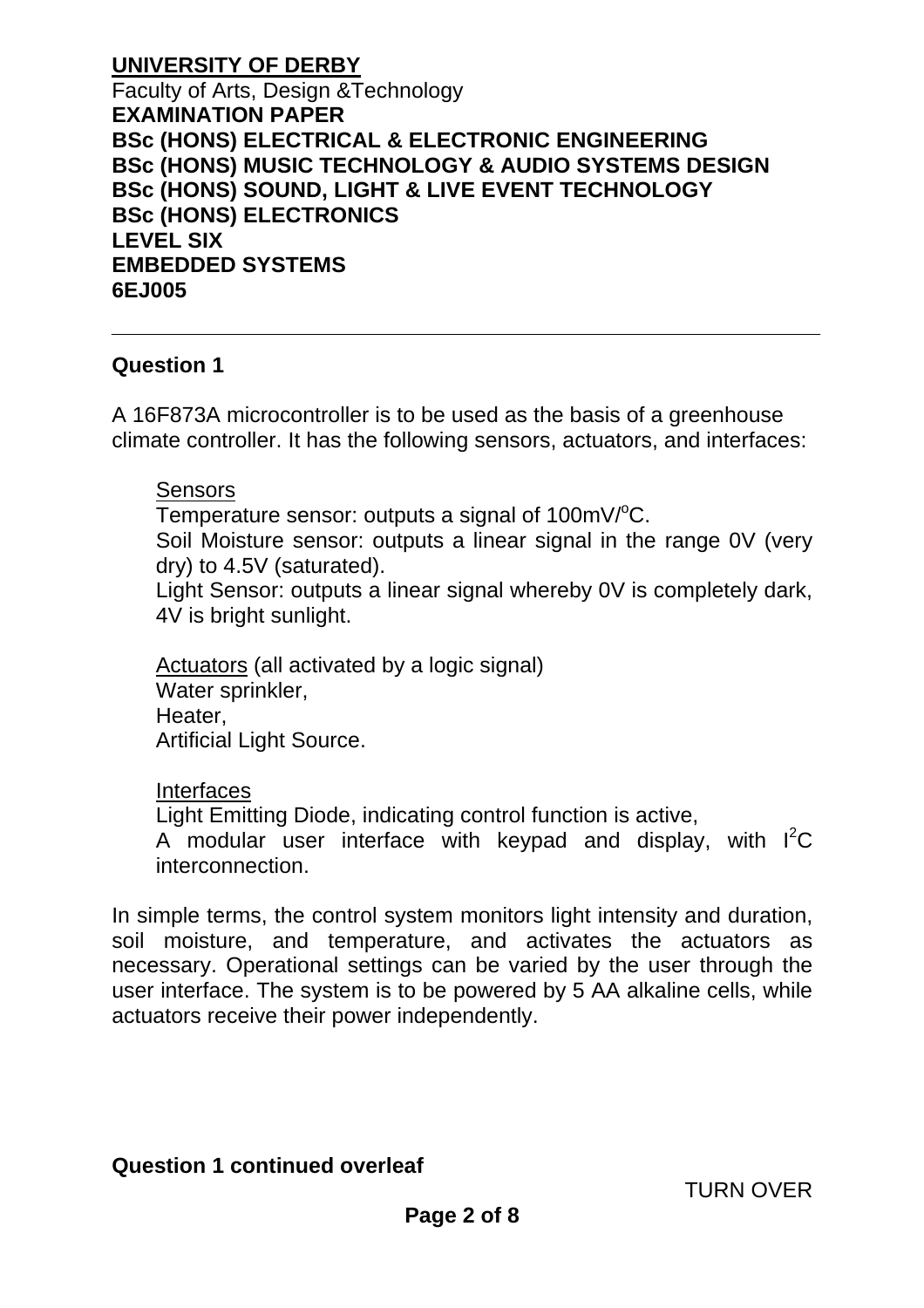i) Draw a design for the microcontroller circuit, in the form of a detailed circuit diagram. Include all aspects necessary to make a complete and working circuit. Each sensor, actuator, and interface may be shown as a block, connected as appropriate to the microcontroller. The 16F873A pin connection diagram is given in Fig. 1. In drawing your circuit, it is not necessary to draw microcontroller pins which have no connection made to them.

#### **(60%)**

ii) Explain briefly but clearly all design decisions you make, and include any design calculations. If the information given is not enough to complete a design detail, explain the reason.

#### **(30%)**

iii) Explain briefly how Ports A, B and C will need to be configured for your design.

#### **(10%)**



**Fig. 1**

TURN OVER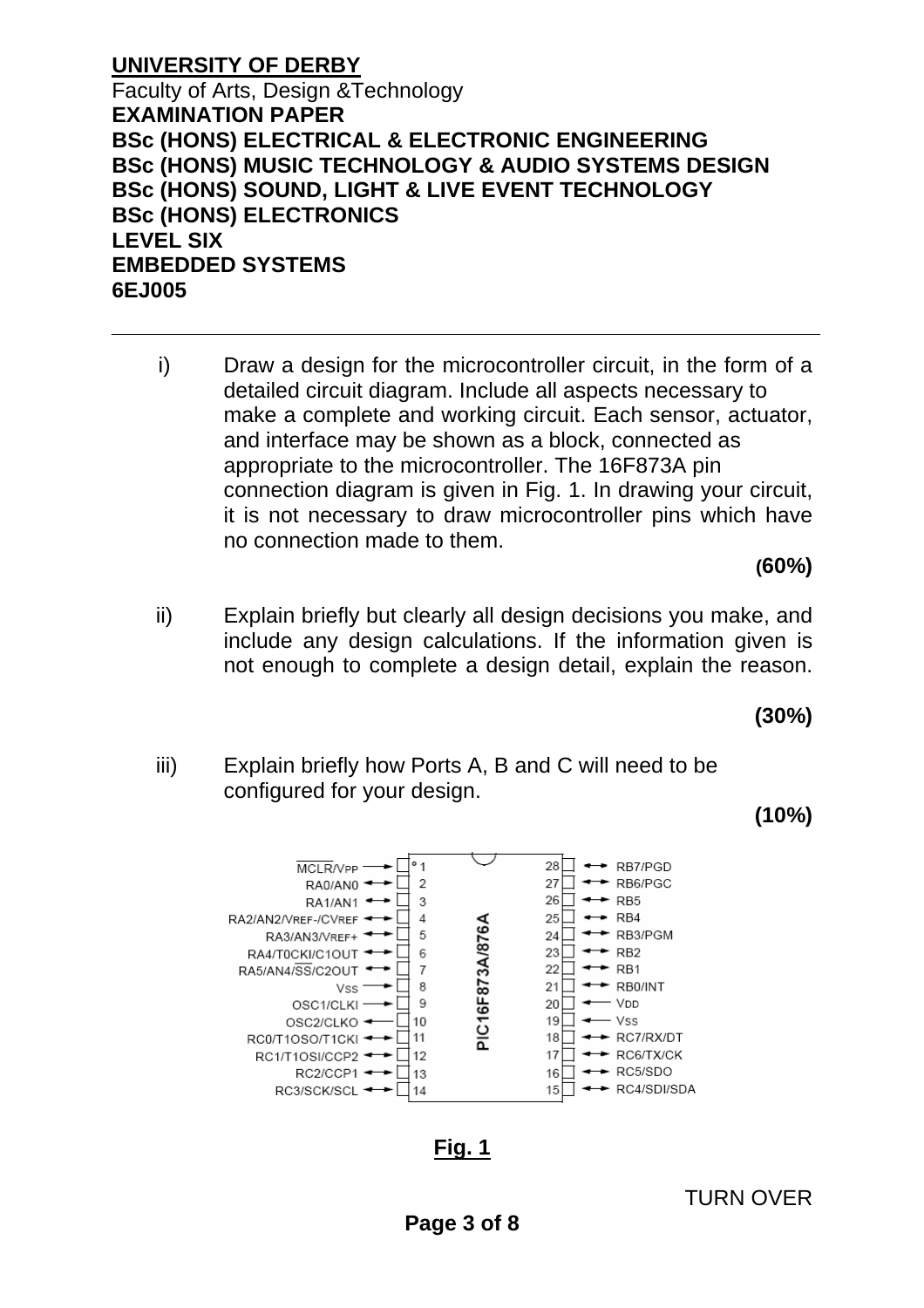2. i) While investigating the operation of a certain microcontroller based system, the serial signals shown in Fig. 2 are observed on an oscilloscope. Identify each, giving as much information about it as you can.

**(30%)** 



**Fig. 2a) Fig. 2b)** 

ii) A pin diagram of the MAX538 Digital to Analogue Converter is shown in Fig. 3a). It is intended to connect it to the Master Synchronous Serial Port (MSSP) module of a PIC 16F873A microcontroller, when configured in SPI (Serial Peripheral Interface) Mode, as shown in Fig. 3b).

Draw a simple block diagram that shows how the interconnection must be made. Show only the detail necessary to complete this interconnection, and nothing else.  $(25\%)$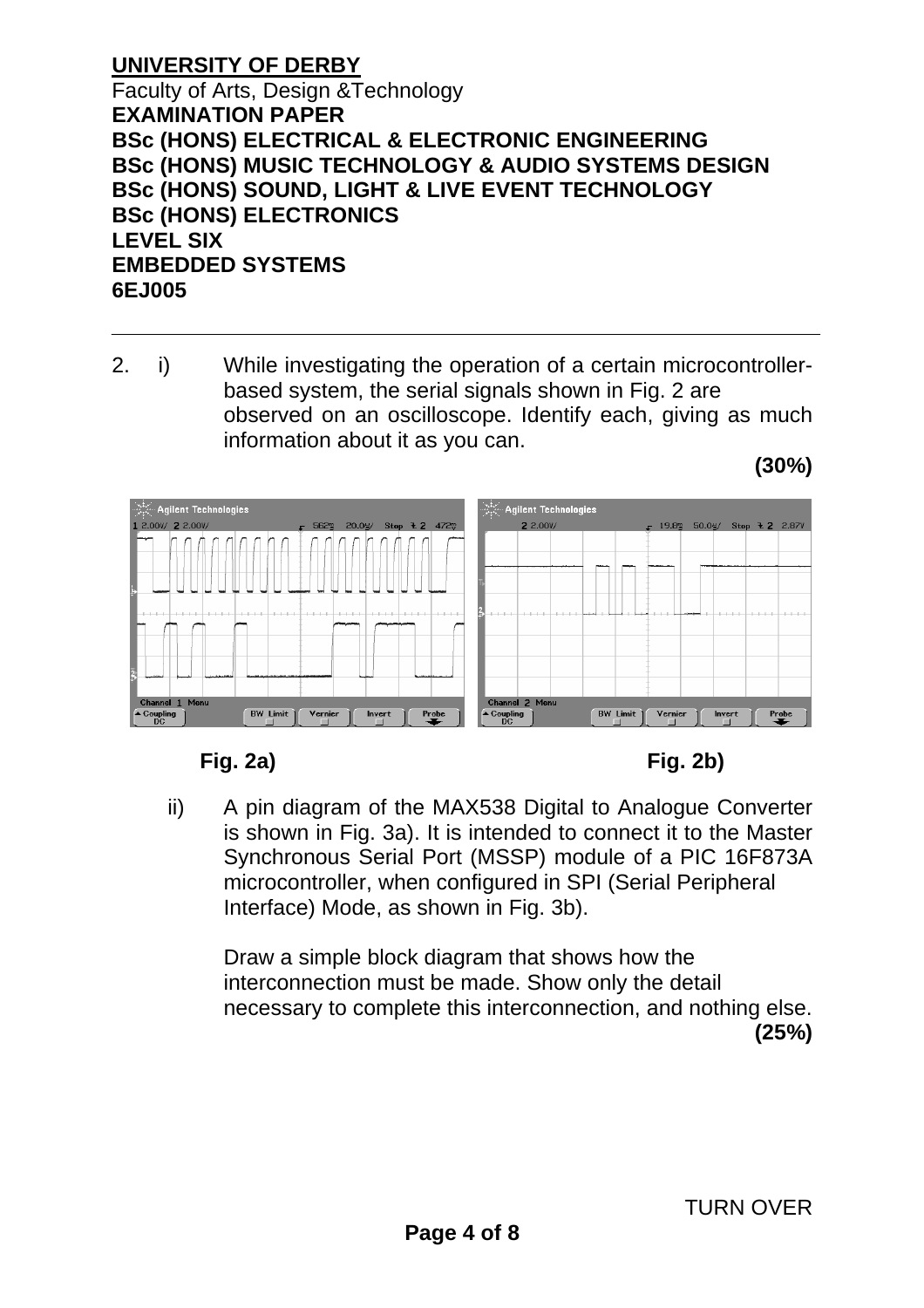iii) In a development of the application outlined in part ii), four of the MAX538 Digital to Analogue Converters are now required, all driven from the same 16F873A serial port. Show, again using a block diagram, how that interconnection can be achieved.

 $(25\%)$ 

iv) You are embarking on the design of a very high reliability embedded system, where serial data transfer is required. Name a suitable serial protocol, and outline a few of its key features.

**(20%)**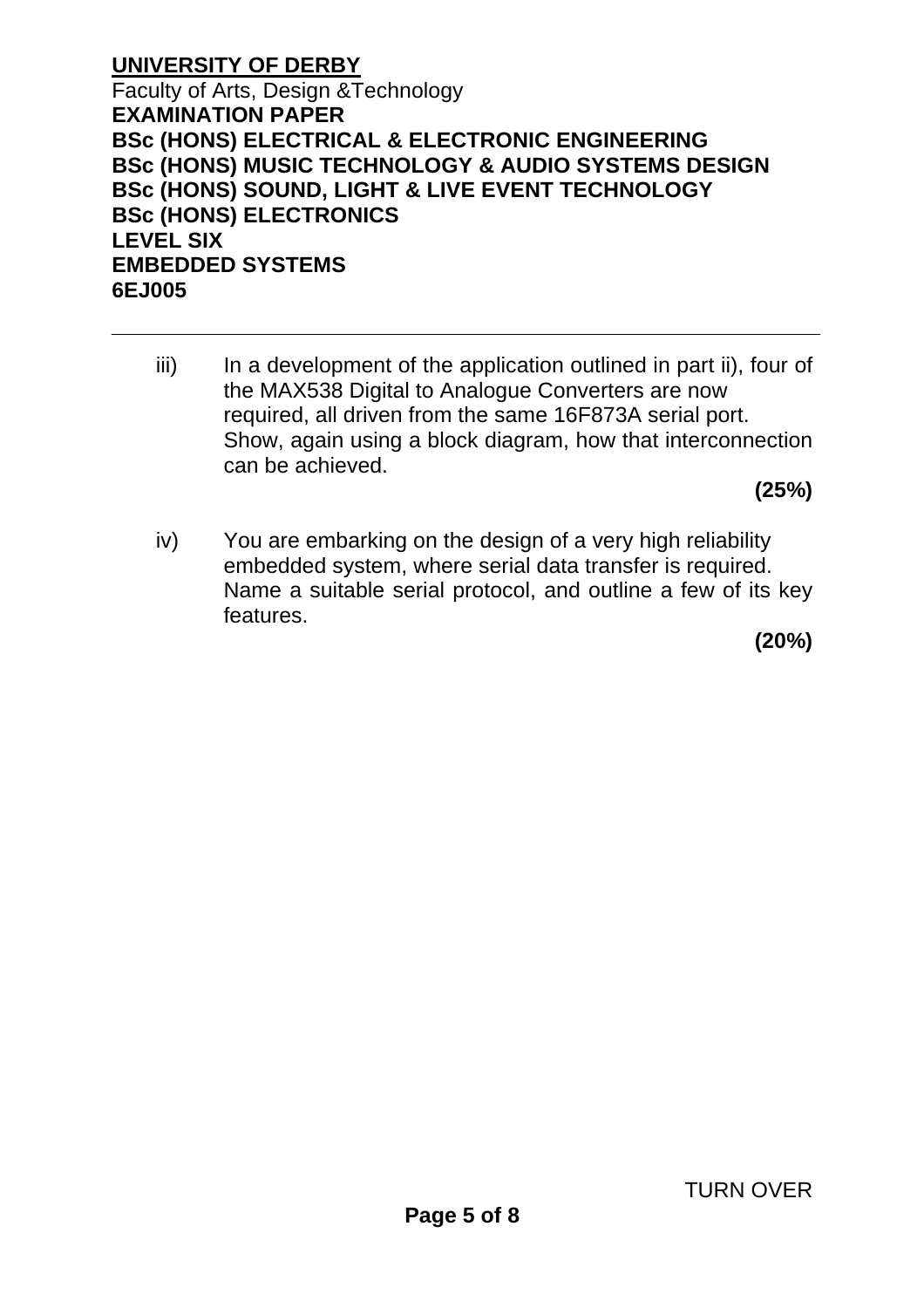#### **UNIVERSITY OF DERBY**

Faculty of Arts, Design &Technology **EXAMINATION PAPER BSc (HONS) ELECTRICAL & ELECTRONIC ENGINEERING BSc (HONS) MUSIC TECHNOLOGY & AUDIO SYSTEMS DESIGN BSc (HONS) SOUND, LIGHT & LIVE EVENT TECHNOLOGY BSc (HONS) ELECTRONICS LEVEL SIX EMBEDDED SYSTEMS 6EJ005** 





DIN: Data Input SCLK: Serial Clock CS: Chip Select

DOUT: Data Output AGND: Analogue Ground VDD: Supply Voltage VOUT: Analogue Output Voltage REFIN: Reference Voltage Input

**Fig 3a) Fig. 3b)**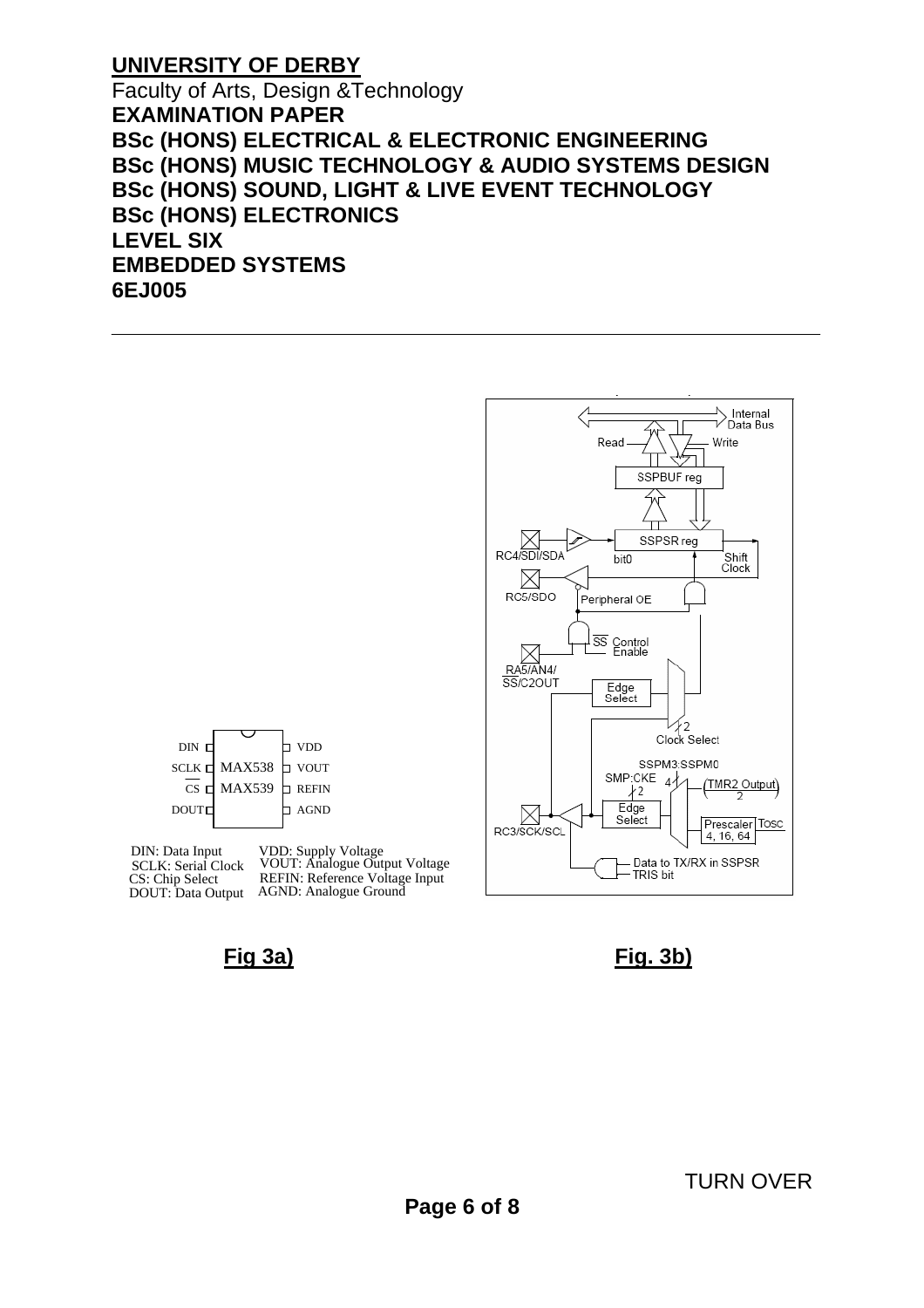- 3. Answer *ONE* of A, B or C.
- A. i) Explain clearly the advantages and disadvantages of using Assembler when programming embedded systems.

**(50%)** 

ii) Describe in overview an alternative programming language, and its relative advantages.

**(25%)**

iii) Describe how one *disadvantage* (in the context of embedded systems) of this alternative language is overcome.

**(25%)** 

- B. An embedded system is to be designed to run from battery power. The system must remain powered, but will have short periods of activity, separated by long periods of inactivity.
	- i) Explain the impact of clock frequency on power consumption.

**(30%)**

ii) Describe in as much detail as you can features that you would expect to find on a power-conscious microcontroller, which can be used to minimise power consumption.

 **(40%)** 

iii) What other techniques of circuit design can be applied, to minimise power consumption.

**(30%)** 

TURN OVER